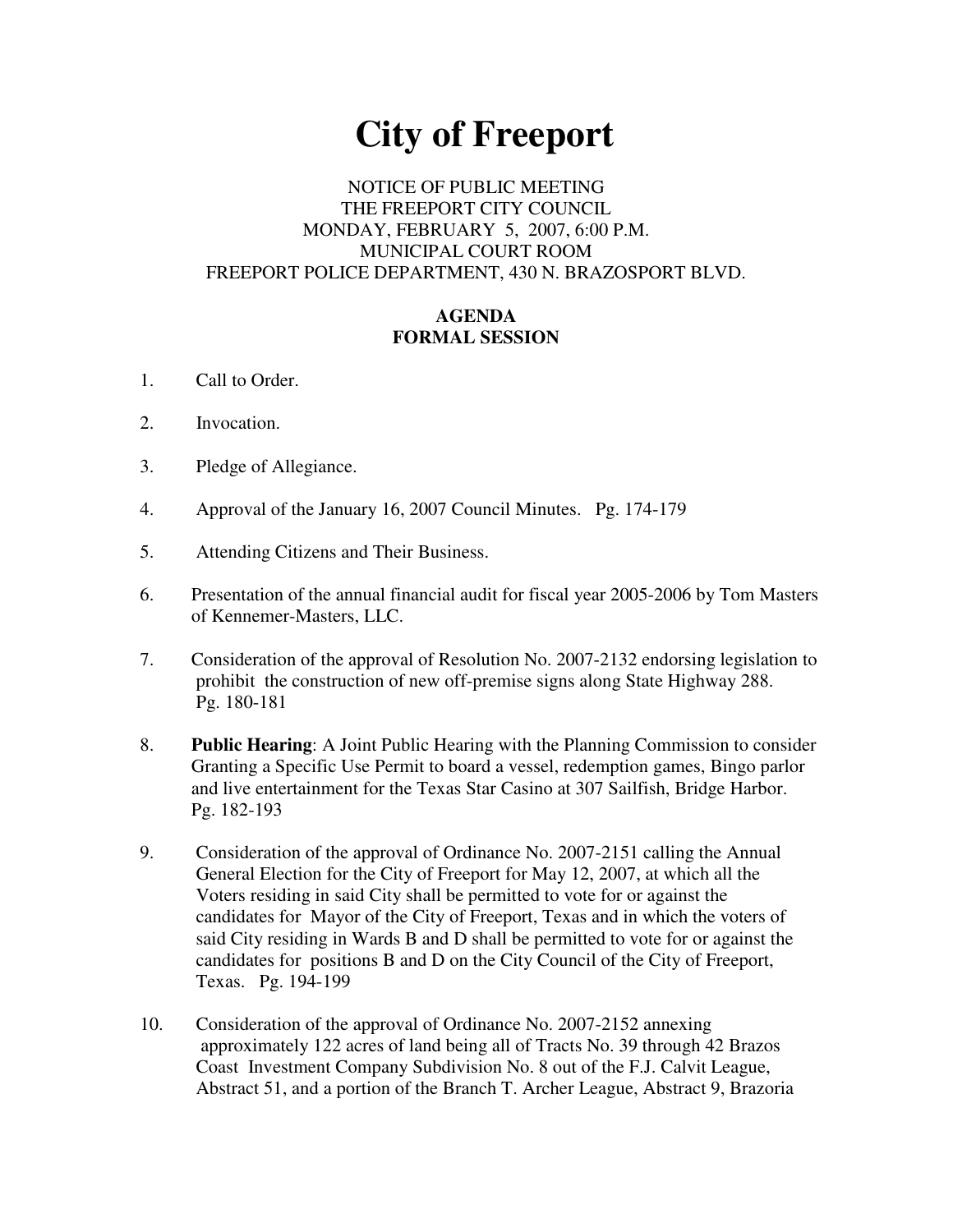County, Texas, located North of the Bridge Harbor Subdivision and West of the Gulf Intracoastal Waterway, within the extra-territorial jurisdiction of and adjacent to the Corporate limits of the City of Freeport, Texas. Pg. 200-212

- 11. Consideration of the approval of Ordinance No. 2007- 2153 amending Section 33.13 of the Code of Ordinances of said City to correct the reference contained therein to Section 33.12 of said code by changing it to Section 33.11. Pg. 213-215
- 12. Consideration of the approval of Ordinance No. 2007-2154 vacating, abandoning and closing a portion of the dedicated but unopen public street known as Stratton Street, lying between Blocks 710 and 734 of the Velasco Townsite within said City, authorizing the sale thereof to adjoining land owners and authorizing the Mayor and City Secretary to execute and attest the necessary deeds. Pg. 216-225
- 13. Consideration of the approval of Ordinance No. 2007-2155 amending Ordinance No. 2006-2150, which reduced the extraterritorial jurisdiction of said City to exclude 956.30 acres of land adjacent to the right descending bank of Bastrop Bayou, between old state Highway 288 and Fm Highway 523, therein described, to change the acreage excluded from 956.30 to 958.80 acres. Pg. 226-234
- 14. Consideration of the approval of rescheduling February 19, 2007 Council Meeting to February 20, 2007, to observe President's Day.
- 15. Consideration of the approval of setting a public hearing date for demolition or repairs of the following properties: Pg. 235
	- 406 East  $2<sup>nd</sup>$  Street
	- 410 East  $2<sup>nd</sup>$  Street
	- 431 West  $2<sup>nd</sup>$  Street
- 16. Consideration of the approval of calling a Joint Public Hearing with the Planning Commission regarding: Pg. 236
	- Changing the present R-3 zone to C-2 zone on Block 6, Lots l-12, Velasco Townsite, known as 108, 116, 122, and 124 South Ave. D. requested by the VFW # 4331.
	- Amending the definition of sexually oriented business contained in Section 155.002 of the Code of Ordinances.
	- Amend Chapter 155 of the Code of Ordinance by adding a new section to be known as Section 155.024, making provisions for the classification of new and unlisted commercial uses.
- 17. Consideration of the approval of signing a replat of Lot 10, 11, 12, Bridge Harbor Subdivision, F. J. Calvit League, Abstract 51, as recorded in Volume 9, Pages 31 & 32, Brazoria County Plat Records, approved by the Planning Commission on January 29, 2007. Pg. 237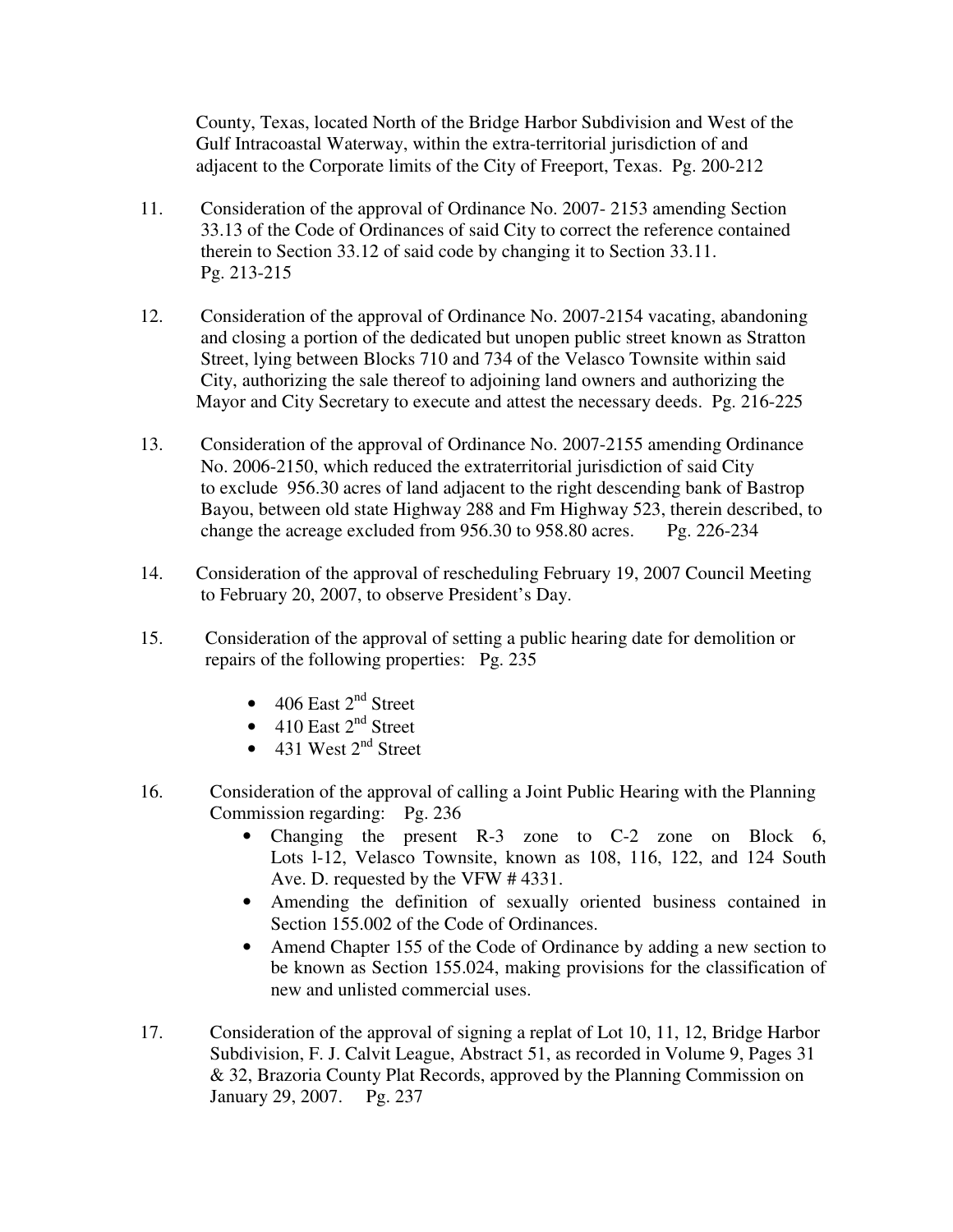- 18. Consideration of the approval of selling Block 52, Lot 12 and West ½ of Lot 11, Freeport Townsite, known as 210 West 8<sup>th</sup> Street, to Habitat for Humanity. Pg. 238-240
- 19. Consideration of the approval of a request from Main Street to temporary close portions of the following streets for the Mardi Gras Parade and Street Dance on Friday, February l6, 2007: Parade starting on Second Street from Brazosport High School to Memorial Park from 6:00 p.m. to 7:30 p.m. Street dance on Second Street between Beech Street and Cedar Street from 5:00 P.M. to 12:00 P.M. Pg. 241

### Elected Official Report

## **Work Session**

- A. Administration Report
- B. Discussion concerning the marina project. Pg. 242
- C. Discussion concerning the FM1495 bridge boat ramp. Pg. 243
- D. Discussion concerning safety signs that promote Motorcycle Awareness and Safety for all wheeled vehicles in the City of Freeport. Pg. 244-245

### **Executive Session**

- A. Section 551.071 Government Code Consultation with City Attorney concerning pending or contemplated litigation settlement offers or other matter in which his duty to the City Council under the Texas Disciplinary Rules of Professional Conduct of the State Bar of Texas clearly conflicts with Chapter 551, Government Code, to wit:
	- (1) Western Seafood/Western Shellfish
	- (2) Marina
	- (3) Texas Star Casino Boat